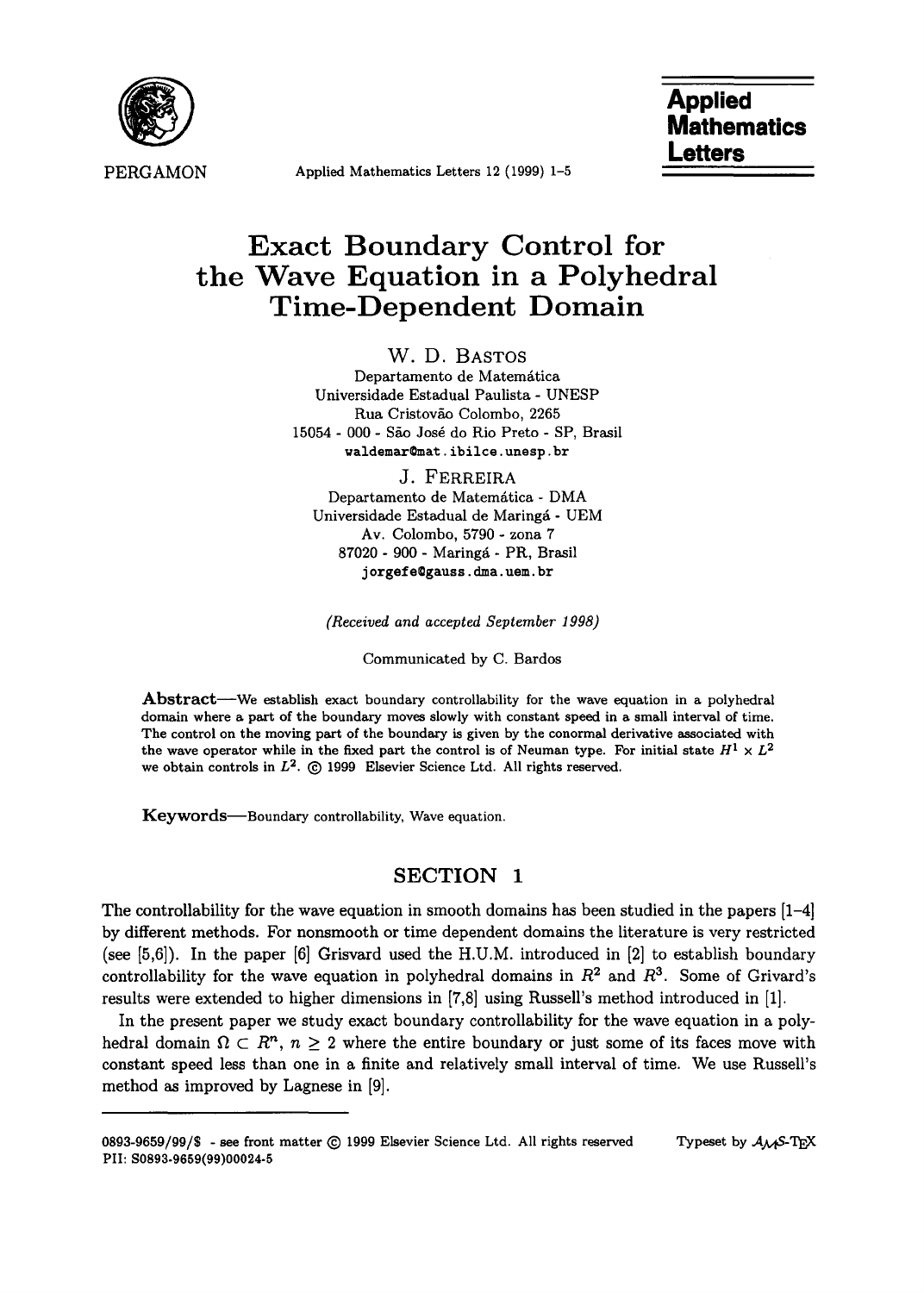#### SECTION 2

Let  $\Pi$  be a finite collection of hyperplanes in  $\mathbb{R}^n$ ,  $n \geq 2$ , not all parallel and displaced in such a way that the elements of  $\Pi$  determine a bounded region  $\Omega$ . We call  $\Omega$  a polyhedral domain and denote  $\Gamma$  its boundary. For each hyperplane  $\pi \in \Pi$ , the set  $\pi \cap \Gamma$  is referred as a face of  $\Omega$ . We say that the face  $\pi \cap \Gamma$  moves when the hyperplane  $\pi$  moves towards its normal direction.

Let  $\Gamma_1$  and  $\Gamma_2$  be two disjoint sets of faces of  $\Omega$  such that  $\Gamma = \Gamma_1 \cup \Gamma_2$ . We assume that those faces composing  $\Gamma_2$  move with constant speed less than one in an interval of time  $[t_1, t_2]$  and that

$$
\text{diam}\left(\Omega\right) > t_2 > t_1 \geq 0. \tag{1}
$$

We allow different faces in  $\Gamma_2$  to move with different speed. Our method works even if the faces in  $\Gamma_2$  move in different intervals of time satisfying (1). To keep the simplicity we will consider just one interval. An illustrative example is that one where  $\Omega$  is a cube and one of its faces is pushed slowly, inside or outside, in a short interval of time.

Let  $\Omega_t$  be the deformed domain  $\Omega$  at the time  $t > 0$  ( $\Omega_0 = \Omega$ ). Assumption (1) assures  $\Omega_t \neq \emptyset$ for every t.

We set

$$
\tilde{Q} = \bigcup_{t>0} \Omega_t \tag{2}
$$

and assume that there exists a neighborhood  $\tilde{\Omega}$  of  $\overline{\Omega}$  such that

$$
\tilde{Q} \subset \tilde{\Omega} \times [0, \infty). \tag{3}
$$

Let  $\tilde{T} = \text{diam} \,\tilde{\Omega}$  and set

$$
Q_T = \bigcup_{0 < t < T} \Omega_t \tag{4}
$$

for some  $T > \tilde{T}$ . We denote  $\Sigma_T$  the lateral boundary of  $Q_T$  and  $\nu = (\nu_x, \nu_t)$  the unit vector normal to  $\Sigma_T$ . Observe that  $Q_T$  is a noncylindrical polyhedral domain in  $R^{n+1}$  because the moving faces of  $\Omega$  move with constant speed. The faces in  $\Gamma_1$  generate faces of  $Q_t$  where the component  $\nu_t$  of  $\nu$  vanishes while on those faces generated by  $\Gamma_2$  we have  $\nu_t \neq 0$ . The assumption that the speed of the faces in  $\Gamma_2$  be less than one assures that the surface  $\Sigma_T$  is time-like. This is known to be sufficient to guarantee the well-possedness of the initial and boundary value problem studied here.

Under the assumptions above, we prove the following.

THEOREM 1. *Given an initial state*  $(u_0, u_1) \in H^1(\Omega) \times L^2(\Omega)$  and any  $T > \tilde{T}$  there exists a *control*  $g \in L^2(\Sigma_T)$  *such that the solution*  $u \in H^1(Q_T)$  *of the initial and boundary value problem* 

$$
u_{tt} - \Delta u = 0, \t in Q_T,u(x, 0) = u_0(x), \t in  $\Omega$ ,  

$$
u_t(x, 0) = u_1(x), \t in  $\Omega$ ,  

$$
\nu_t u_t - \nabla u \cdot \nu_x = g, \t on \Sigma_T,
$$
\t(5)
$$
$$

*satisfies* 

$$
u(x,T) = u_t(x,T) = 0, \qquad \text{in } \Omega_t.
$$

The boundary condition above arises naturally in difraction problems where the mobility of the boundary is inevitable and is obtained assuming that some elements of the reflector (boundary) acquire a velocity normal to its surface (see [10, Chapter 1]).

Observe that on the rigid part of the boundary  $\nu_t = 0$  and the boundary condition reduces to the Neuman condition.

The proof of the Theorem 1 is presented in the next sections.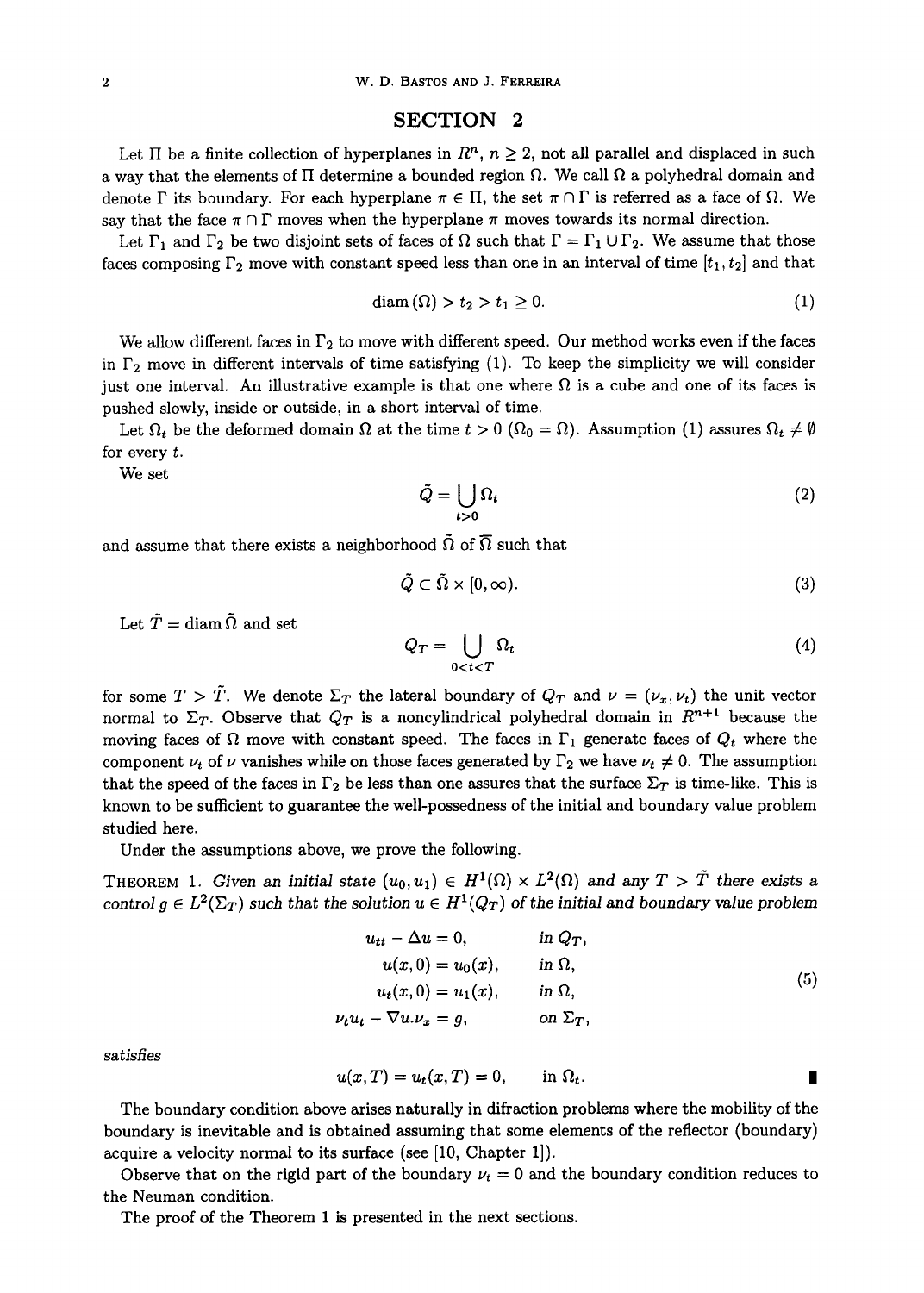## SECTION 3

An important step in the proof of the Theorem 1 is the existence of  $L^2$  trace of the conormal derivative of the solution of the wave equation on hyperplanes of  $R^{n+1}$ . In this section, we present an inequality due to Hörmander [11] to obtain such traces. We start setting some notations. Let  $\mu$  be any positive integer,  $D_k = i\frac{\partial}{\partial x_k}$ ,  $D = (D_1, \ldots, D_\mu)$  and  $D^\alpha = D_1^{\alpha_1} \ldots D_\mu^{\alpha_\mu}$  for every multindex  $\alpha = (\alpha_1, \ldots, \alpha_\mu)$ . Let  $P(\xi)$  and  $Q(\xi)$  be two polynomials in  $\xi = (\xi_1, \ldots, \xi_\mu)$  with complex coefficients and  $P(D)$  and  $Q(D)$  the corresponding differential operators. We set

$$
P^{(\alpha)} = \frac{\partial^{|\alpha|}}{\partial \xi_1^{\alpha_1} \dots \partial \xi_{\mu}^{\alpha_{\mu}}} P,
$$

and

$$
\tilde{P}(\xi) = \left(\Sigma \left| P^{(\alpha)}(\xi) \right|^2 \right)^{1/2}.
$$

THEOREM 2. Let  $\Omega$  be an open and bounded subset of  $R^{\mu}$  and  $\pi$  be a linear manifold in  $R^{\mu}$ . If

$$
\int_{\pi^1} \frac{|Q(\xi)|^2}{\tilde{P}(\xi)^2} d\pi^1 \leq \text{Const.}
$$

*for every linear manifold*  $\pi^1$  orthogonal to  $\pi$ , then there exists a constant  $\tilde{C} = \tilde{C}(\Omega, Q, P) > 0$ *such that* 

$$
\int_{\pi} |Q(D)u|^2 d\pi \leq \tilde{C} \int_{R^{\mu}} |P(D)u|^2 dx
$$

for every  $u \in C_0^{\infty}(\Omega)$ .

The proof of theorem above is found in [11, p. 191]. Now assume that  $\pi$  is a hyperplane in  $R^{\mu}$ with normal vector  $\nu$ . Then

$$
\pi^1 = \{\xi + t\nu; t \in R\}, \qquad \xi \in \pi.
$$

If we take  $Q(\xi) = \nabla P(\xi)\nu$  and set  $\rho(t) = P(\xi + t\nu)$ , then  $\rho'(t) = Q(\xi + t\nu)$ . Hence

$$
\int_{\pi^1} \frac{|Q(\xi)|^2}{\tilde{P}(\xi)^2} d\pi^1 = \int_{-\infty}^{+\infty} \frac{|Q(\xi + t\nu)|^2}{\tilde{P}(\xi + t\nu)^2} dt \le \int_{-\infty}^{+\infty} \frac{|\rho'(t)|^2}{|\rho(t)|^2 + |\rho'(t)|^2} dt \tag{6}
$$

since  $\tilde{P}(\xi + t\nu)^2 = \sum |P^{(\alpha)}(\xi + t\nu)|^2 \geq |\rho(t)|^2 + |\rho'(t)|^2$ .

Now observing that the last integral in (6) is bounded by 4 (degree  $\rho$ )<sup>2</sup> (see [11, p. 194]) we conclude that there exists  $\tilde{C} = \tilde{C}(\Omega, \rho) > 0$  such that

$$
\int_{\pi} \left| \left[ \nabla P(D) \nu \right] u \right|^2 d\pi \leq \tilde{C} \int_{R^{\mu}} \left| P(D) u \right|^2 d\pi \tag{7}
$$

for every  $u \in C_0^{\infty}(\Omega)$ .

Let  $\mu = n + 1$  and  $P(\xi) = \xi_t^2 - \sum_{i=1}^n \xi_i^2$ ,  $\xi = (\xi_1, \ldots, \xi_n, \xi_t)$ . Then

$$
\int_{\pi} |\nu_t u_t - \nabla u \nu_x| d\pi \le C \int_{R^{n+1}} |u_{tt} - \Delta u|^2 dx dt \tag{8}
$$

for every  $u \in C_0^{\infty}(\Omega)$ . Here C is a constant depending only on  $\Omega$  and the wave operator.

Now let  $K \subset \pi$  be a compact set and  $\Omega \subset R^{n+1}$  be a bounded neighborhood of K. Let  $u \in H^1(\Omega)$  be a solution of  $u_{tt} - \Delta u = 0$  in  $\Omega$ . Let  $\varphi \in C_0^{\infty}(\Omega)$  be a function such that  $\varphi \equiv 1$ near K. Then the function  $v \equiv \varphi u$  satisfies  $v_{tt} - \Delta v = f$  for a convenient  $f \in L^2(\Omega)$ . If  $\{\rho_n\}$  is a mollifier in  $\Omega$ , then  $v * \rho_n \in C_0^{\infty}(\Omega)$  and satisfies

$$
(v*\rho_n)_{tt}-\Delta(v*\rho_n)=f*\rho_n.
$$

The inequality (8) applied to  $v * \rho_n$  shows that v has  $L^2$  conormal derivative in K. Since  $\varphi \equiv 1$ near K the same is true for u. Hence u has conormal derivative in  $L^2_{\text{loc}}(\pi)$ .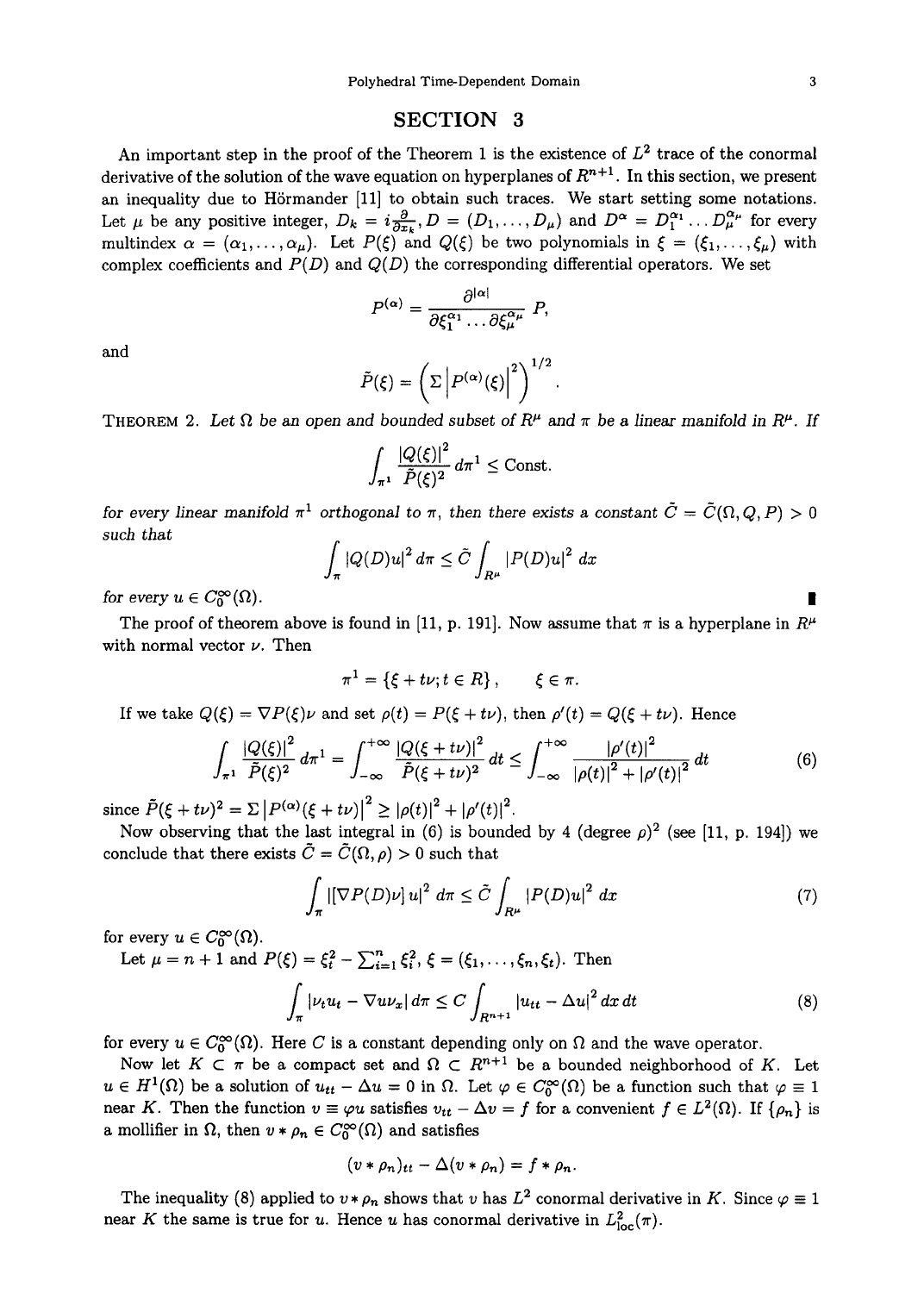#### SECTION **4**

In this section, we prove the Theorem 1. Let  $\tilde{u_0}$  and  $\tilde{u_1}$  be extensions of  $u_0$  and  $u_1$ such that

$$
\widetilde{u_0} \in H^1(R^n), \qquad \text{supp } \widetilde{u_0} \subset \widetilde{\Omega}, \tag{9}
$$

$$
\widetilde{u_1} \in L^2(R^n), \qquad \text{supp } \widetilde{u_1} \subset \Omega,\tag{10}
$$

and let  $\widetilde{u}$  be the solution of the Cauchy problem

$$
\widetilde{u}_{tt} - \Delta \widetilde{u} = 0, \qquad \text{in } R^{n+1},
$$
  
\n
$$
\widetilde{u}(x,0) = \widetilde{u}_0(x), \qquad \text{in } R^n,
$$
  
\n
$$
\widetilde{u}_t(x,0) = \widetilde{u}_1(x), \qquad \text{in } R^n.
$$
\n(11)

From well-known results on the propagation of singularities and the assumptions (9), (10), and the choice of  $T > \tilde{T}$  it follows that  $\tilde{u}(.,T),\tilde{u}_t(.,T) \in C_0^{\infty}(\tilde{\Omega})$ . Now consider the reverse control problem for the wave equation with initial state  $(\tilde{u}(.,T),\tilde{u}_t(.,T))$  at the time  $t = T$  in the smooth domain  $\overline{\Omega}$ . Since controllability for this problem is already established in [1] and [9], we may assert that there exists a smooth function h on the lateral boundary  $\partial \tilde{\Omega} \times [0, T]$  such that the solution of

$$
w_{tt} - \Delta w = 0, \t\t in \t\Omega \times [0, T],
$$
  
\n
$$
w(x,T) = \tilde{u}(x,T), \t\t in \t\tilde{\Omega},
$$
  
\n
$$
w_t(x,T) = \tilde{u}_t(x,T), \t\t in \t\tilde{\Omega},
$$
  
\n
$$
w(x,t) = h(x,t), \t\t in \t\partial\tilde{\Omega} \times [0,T]
$$

satisfies

 $w(x, 0) = w_t(x, 0) = 0,$  in  $\tilde{\Omega}$ .

Now we define  $u = \tilde{u} - w$  and observe that the restriction of u to  $Q_T$  solves

$$
u_{tt} - \Delta u = 0, \qquad \text{in } Q_T,
$$
  

$$
u(x, 0) = u_0(x), \qquad \text{in } \Omega,
$$
  

$$
u_t(x, 0) = u_1(x), \qquad \text{in } \Omega,
$$

and

$$
u(x,T) = u_t(x,T) = 0, \qquad \text{in } \Omega_T.
$$

Now, to conclude the proof, all we need is to read of the trace of the conormal derivative of  $u$ on the surface  $\Sigma_T$ . We observe that the component w of u is smooth then its conormal derivative on  $\Sigma_T$  is smooth. For the component  $\tilde{u}$  of u, we apply the Theorem 2 as discussed in Section 3 and read the conormal derivative of  $\tilde{u}$  on the faces of  $\Sigma_T$  as an  $L^2$  function. The desired control is then given by taking

$$
\nu_t u_t - \nabla u.\nu_x = g, \qquad \text{on } \Sigma_T
$$

which completes the proof.

#### REFERENCES

- i. D.L. Russell, A unified boundary controllability theory for hyperbolic and parabolic partial differential equations, *AppL Math.* LII, 189-211, (1973).
- 2. J.L. Lions, Contr61abilitd exacte, pertubations et stabilization de systemes distribuds, 1, Masson, Paris, (1988).
- 3. C. Bardos, G. Lebeau and J. Rauch, Sharp sufficient conditions for the observation, control, and stabilization of waves from the boundary, *SIAM J. Control and optimization* 30, 1024-1065, (1992).
- 4. W. Littman, Near optimal time boundary controllability for a class of hyperbolic equations, In *Lecture Notes in Control and Information Sciences,* pp. 306-312, Springer-Verlag, (1987).